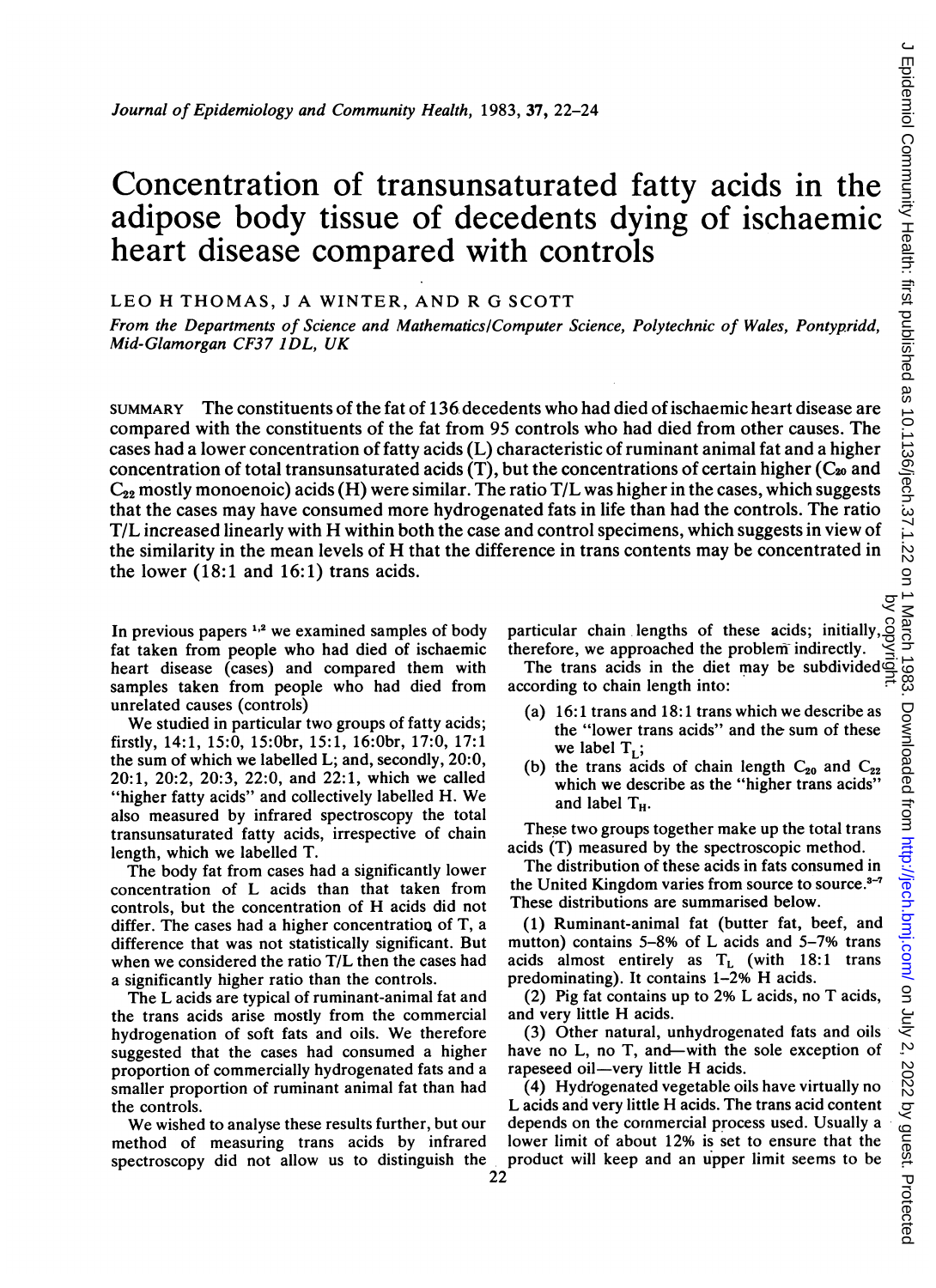about 30%. In the United Kingdom the average concentration in hydrogenated vegetable oils appears to be about 16%, and this consists almost entirely of 18:1 trans acid.

(5) Hydrogenated marine oils which are much used in the United Kingdom<sup>8</sup> have about 2% L acids and (according to source) 25% to 50% of  $C_{20}$  and  $C_{22}$ acids of composition similar to the H acids of our adipose tissue samples.2 About 90% of these higher acids in hydrogenated marine oils are in trans unsaturated form-that is as  $T_H$ . We have examined seven leading brands of margarine of high hydrogenated marine oil content, and it appears that in commercial practice a marine oil of mixed origin is used having <sup>a</sup> mean H content of about 35% and <sup>a</sup> mean total trans (T) content of about 50%. Its  $T_H$ content was relatively constant (mean 34%,  $SD \pm 6$ ) but its concentration of  $T<sub>L</sub>$  (mean 16%) was much more variable. Of particular relevance is the fact that the concentration of 16:1 trans varied widely between 4% and 13%, with <sup>a</sup> most probable mean concentration of 8%. Amounts of 16:1 trans in such margarines are therefore highly variable, even at similar levels of H.

The individual patterns of fat consumption will vary between individuals but the body fat composition will correspond with the dietary fat  $intake<sub>1</sub><sup>2</sup>$  and the ratio T/L should correlate with increased intake of hydrogenated fats. In the event of zero consumption of hydrogenated fat the ratio T/L will be  $0.8<sup>1</sup>$  and the T acids would be almost entirely in the form  $T<sub>L</sub>$ . The ratio will rise with inclusion of hydrogenated vegetable or hydrogenated marine oils in the diet, and the increase will be accompanied by increasing amounts of  $T_L$ . Consumption of hydrogenated marine oil will also result in increase in  $T_H$  and H.

We concluded therefore that as hydrogenated marine oil is a major component of British margarines and shortenings the ratio T/L should correlate with H and that the higher ratio found in our cases compared with our controls might be influenced by the amount of "higher fatty acids" that they consumed.

### **Methods**

The selection of the cases and controls and the transport of the adipose tissue specimens to our laboratory have been described,<sup>1</sup> as have the methods of chemical estimation.2 The proportions of the various fatty acids were measured by gas-liquid chromotography, and the proportion of H and L as defined were obtained by measurement from the charts. The total transunsaturated acids was measured by infrared spectroscopy. All readings were done without knowledge by the laboratory chemist at the time of analysis as to whether the specimen was obtained from a case or a control.

The data were analysed by analysis of covariance to determine the regression of T/L on H within cases and controls.



Association of high fatty acids (H) with the ratio of transunsaturated acids (T) to L acids in 136 cases and 95 controls.

|                          | $\Sigma (H-\overline{H})^2$            | <b><i>ΣΗΤΙL</i></b>     | $\Sigma T/L$            | <b>Slope</b> | Correlation  | Degrees of<br>freedom | Sum of<br>squares | Mean<br>square |
|--------------------------|----------------------------------------|-------------------------|-------------------------|--------------|--------------|-----------------------|-------------------|----------------|
| Cases                    | 157-66                                 | 92.09                   | 108.17                  | 0.5841       | 0.7052       | 134                   | 54.39             | 0.4059         |
| Controls                 | 124.77                                 | $56 - 64$               | 58.78                   | 0.4539       | 0.6614       | 93                    | 33.07             | 0.3566         |
| Within both              |                                        |                         |                         |              |              | 227                   | 87.46             | 0.3853         |
| Between slopes           |                                        |                         |                         |              |              |                       | $1 - 18$          | $1 - 18$       |
| Pooled                   | $282 - 43$                             | 148.73                  | 166.95                  | 0.5266       | 0.6849       | 228                   | 88.64             | 0.3888         |
| <b>Between</b> means     | -                                      | -                       |                         |              |              |                       | 2.94              | 2.94           |
| All specimens            | 282.95                                 | 147.76                  | $168 - 74$              | 0.5222       | 0.6722       | 229                   | 91.57             | 0.3999         |
| <b>Test</b>              | F<br>Ratio<br>$\overline{\phantom{0}}$ |                         | Degrees of freedom      | P            | Significance |                       |                   |                |
| <b>Between</b> variances |                                        | $0.4059/0.3566 = 1.14$  |                         |              | 93.134       | >0.05                 | NS                |                |
| Between slopes           |                                        | 1.18/0.3853<br>$= 3.06$ |                         |              | 1, 227       | >0.05                 | <b>NS</b>         |                |
| Between adjusted means   |                                        |                         | 2.94/0.3888<br>$= 7.56$ |              | 228          | < 0.01                | XX                |                |

Analysis of covariance of regression of  $T/L$  on  $H$  cases and controls